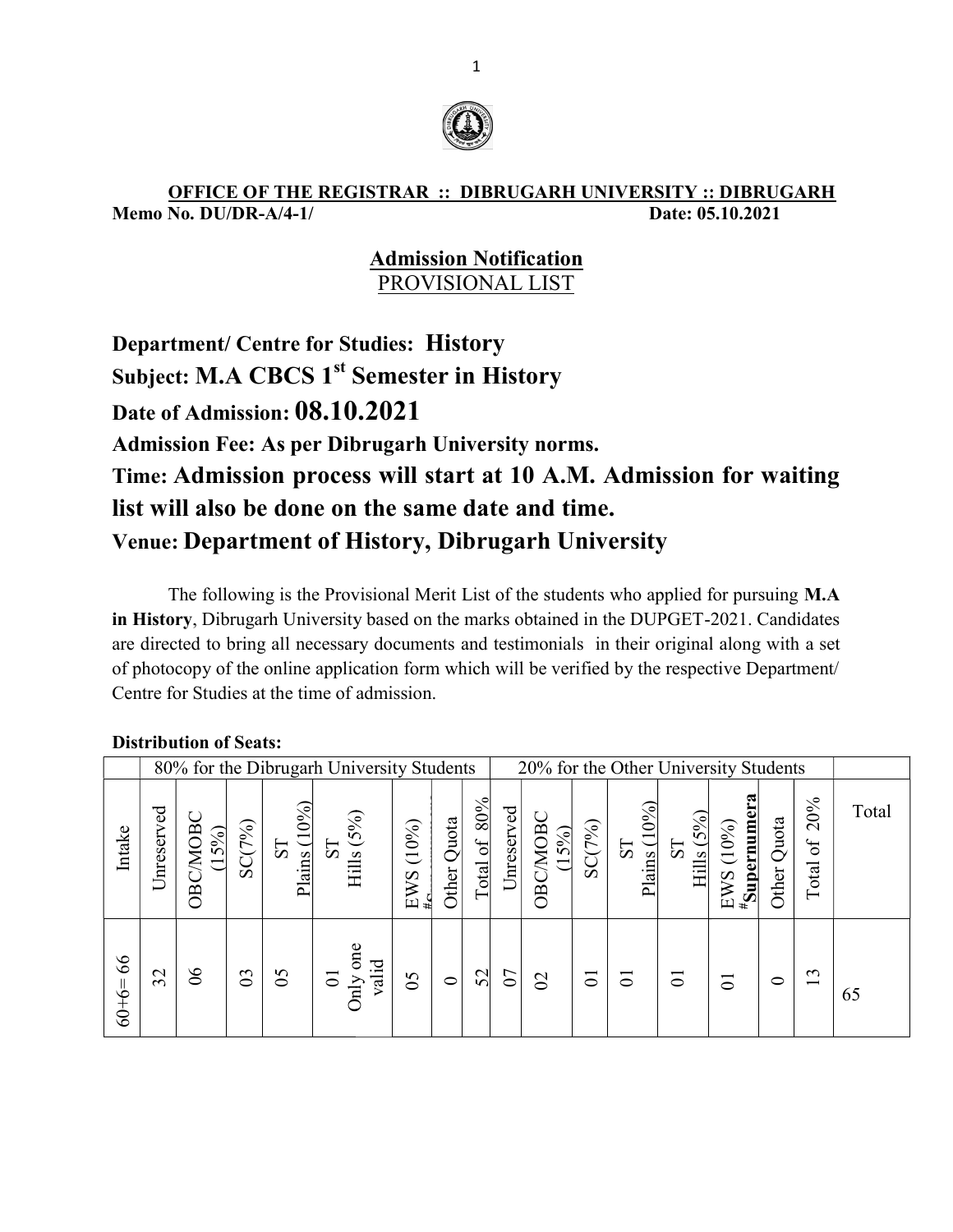#### No candidate from other quota

(Please refer the Reservation and Relaxation Rules for admission to the PG, UG, Advanced PG Diploma, PG Diploma, Diploma and Certificate Programmes of Dibrugarh University)

| <b>SI</b><br>No. | <b>Name</b> | <b>Application</b><br>ID | <b>Category of Selection</b>      | <b>DU/Non-DU</b><br>student |
|------------------|-------------|--------------------------|-----------------------------------|-----------------------------|
|                  |             |                          | $(5%$ of the<br>Differently abled |                             |
|                  |             |                          | total seats)                      |                             |
| $\overline{2}$   |             |                          | Sons & Daughters of D.U.          |                             |
|                  |             |                          | <b>Employee</b>                   |                             |
| 3                |             |                          | <b>Sports</b>                     |                             |
| $\overline{4}$   |             |                          | Art/Culture                       |                             |
| 5                |             |                          | Literary                          |                             |
| 6                |             |                          | <b>NCC</b>                        |                             |
| 7                |             |                          | <b>NSS</b>                        |                             |
| 8                |             |                          | <b>Tea and Ex-tea Community</b>   |                             |
| 9                |             |                          | <b>Local Gaon Panchayat</b>       |                             |
| 10               |             |                          | Moran                             |                             |
| 11               |             |                          | <b>Matak</b>                      |                             |

Anti-Ragging Declaration: Admitted students are directed to submit the ANTI-RAGGING undertakings as instructed in the website on or before 22.10.2021, failing which their seats may be forfeited.

Mode of Payment: Through SBI Collect only. To pay fee through State Bank Collect please go through the following link: https://www.onlinesbi.sbi/sbicollect/icollecthome.htm or Pay Admission Fee (SBI Collect) available in the home page of D.U. website

Notified with due approval.

Sd/- Joint Registrar (Academic) Dibrugarh University

Notes: 1. This list is for immediate reference only. In case of any discrepancy, the University reserves the right to modify or cancel this list. This list is Provisional and it does not automatically imply admission.

2. Please follow the Notification related to the Payment of Admission and other Fees attached herewith.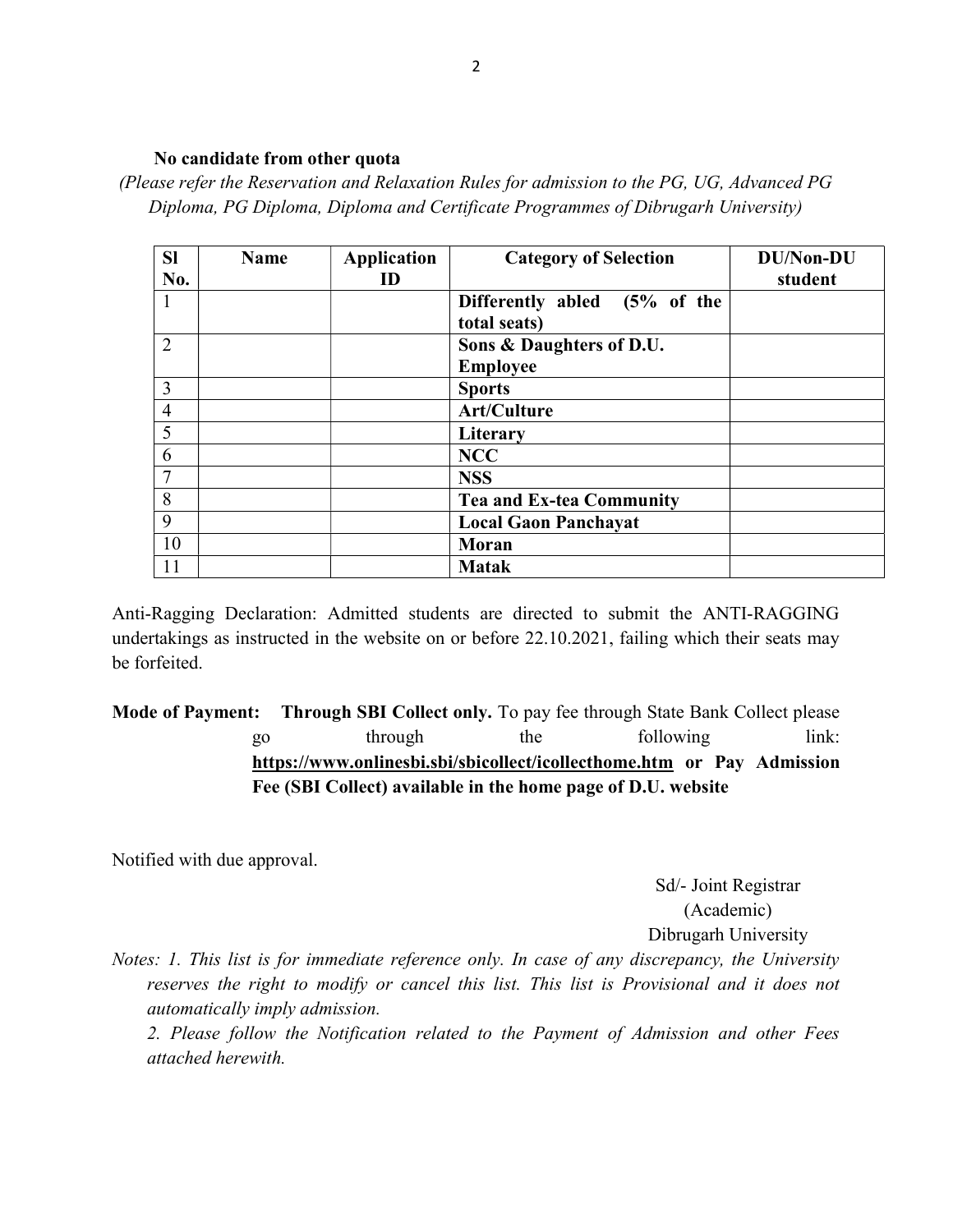## DIBRUGARH UNIVERSITY DEPARTMENT OF HISTORY

## GENERAL MERIT LIST (UNRESERVED) FOR 80% seats for Dibrugarh University category

 (The provisional list is prepared according to the information submitted by the candidates in their online forms. Necessary testimonials will be verified in their original before admission.)

| SI.<br>No.     | <b>Applicant's Name</b>     | <b>DUPGET</b><br><b>Score</b> | <b>Community</b> | University[Graduation]      |
|----------------|-----------------------------|-------------------------------|------------------|-----------------------------|
|                | <b>MOYURESH</b>             |                               |                  |                             |
| $\mathbf{1}$   | <b>BORTHAKUR</b>            | 74.25                         | <b>GENERAL</b>   | Jagannath Barooah College   |
| $\overline{2}$ | PRABAL KALITA               | 68.75                         | OBC/MOBC         | <b>MORAN COLLEGE</b>        |
| 3              | <b>QUEEN SONOWAL</b>        | 58.75                         | ST(P)            | J. B. COLLEGE               |
| 4              | <b>RAHUL DAS</b>            | 54.50                         | <b>SC</b>        | <b>JB COLLEGE</b>           |
| 5              | <b>ABHISHEK KAKATI</b>      | 52.00                         | OBC/MOBC         | DIBRUGARH UNIVERSITY        |
| 6              | MR KALYAN DUTTA             | 51.25                         | <b>GENERAL</b>   | Dhakuakhana college         |
| 7              | ARCHANA BORUAH              | 49.75                         | <b>GENERAL</b>   | Lakhimpur girls college     |
| 8              | <b>SRISTY MAHANTA</b>       | 48.25                         | <b>GENERAL</b>   | SIBSAGAR COLLEGE JOYSAGAR   |
| 9              | NITUSMITA DUTTA             | 46.75                         | <b>GENERAL</b>   | <b>DIBRUGARH UNIVERSITY</b> |
| 10             | <b>BIJOY CHUNGKRANG</b>     | 45.75                         | ST(P)            | NORTH LAKHIMPUR COLLEGE     |
| 11             | <b>TULIKA BORUAH</b>        | 45.00                         | OBC/MOBC         | <b>DIBRUGARH UNIVERSITY</b> |
| 12             | <b>JINA KHANIKAR</b>        | 44.50                         | OBC/MOBC         | DIBRUGARH UNIVERSITY        |
| 13             | <b>RUBI KALITA</b>          | 43.50                         | <b>GENERAL</b>   | J D S G COLLEGE, BOKAKHAT   |
| 14             | <b>SUMPI PHUKON</b>         | 42.75                         | OBC/MOBC         | Moran mahila Mahavidyalaya  |
|                | NAMRATA PHUKAN              |                               |                  |                             |
| 15             | <b>GOGOI</b>                | 40.00                         | OBC/MOBC         | JAGANNATH BAROOAH COLLEGE   |
| 16             | <b>BHASKAR SONOWAL</b>      | 39.00                         | ST(P)            | <b>SADIYA</b>               |
| 17             | <b>BARNALI KALITA</b>       | 38.75                         | <b>GENERAL</b>   | <b>MORAN GIRLS COLLEGE</b>  |
| 18             | SHABANA YESMIN              | 38.75                         | <b>GENERAL</b>   | <b>BAHONA COLLEGE</b>       |
|                | <b>BIROSH MONI</b>          |                               |                  |                             |
| 19             | PATNAYAK                    | 38.50                         | OBC/MOBC         | D.D.R. COLLEGE, CHABUA      |
| 20             | <b>ABINASH SAIKIA</b>       | 38.50                         | OBC/MOBC         | <b>CKB COLLEGE</b>          |
| 21             | LIPIKA BHUYAN               | 38.50                         | <b>GENERAL</b>   | <b>DIBRUGARH UNIVERSITY</b> |
|                | AMINIBESH                   |                               |                  | JAGANNATH BAROOAH COLLEGE   |
| 22             | KHARGHARIA                  | 38.25                         | <b>GENERAL</b>   | (AUTONOMOUS)                |
| 23             | SATABDI HAZARIKA            | 37.75                         | OBC/MOBC         | Dibrugarh University        |
| 24             | KHYATIMOYEE<br><b>GOGOI</b> | 37.75                         | OBC/MOBC         | DIBRUGARH UNIVERSITY        |
| 25             | PRANJIT GOGOI               | 37.50                         | OBC/MOBC         | <b>TINGKHONG COLLEGE</b>    |
| 26             | <b>KOUSHIK SAIKIA</b>       | 37.50                         | OBC/MOBC         | G.K.B. College, Tamulichiga |
| 27             | <b>GITUMONI MORAN</b>       | 37.25                         | OBC/MOBC         | <b>DIBRUGARH UNIVERSITY</b> |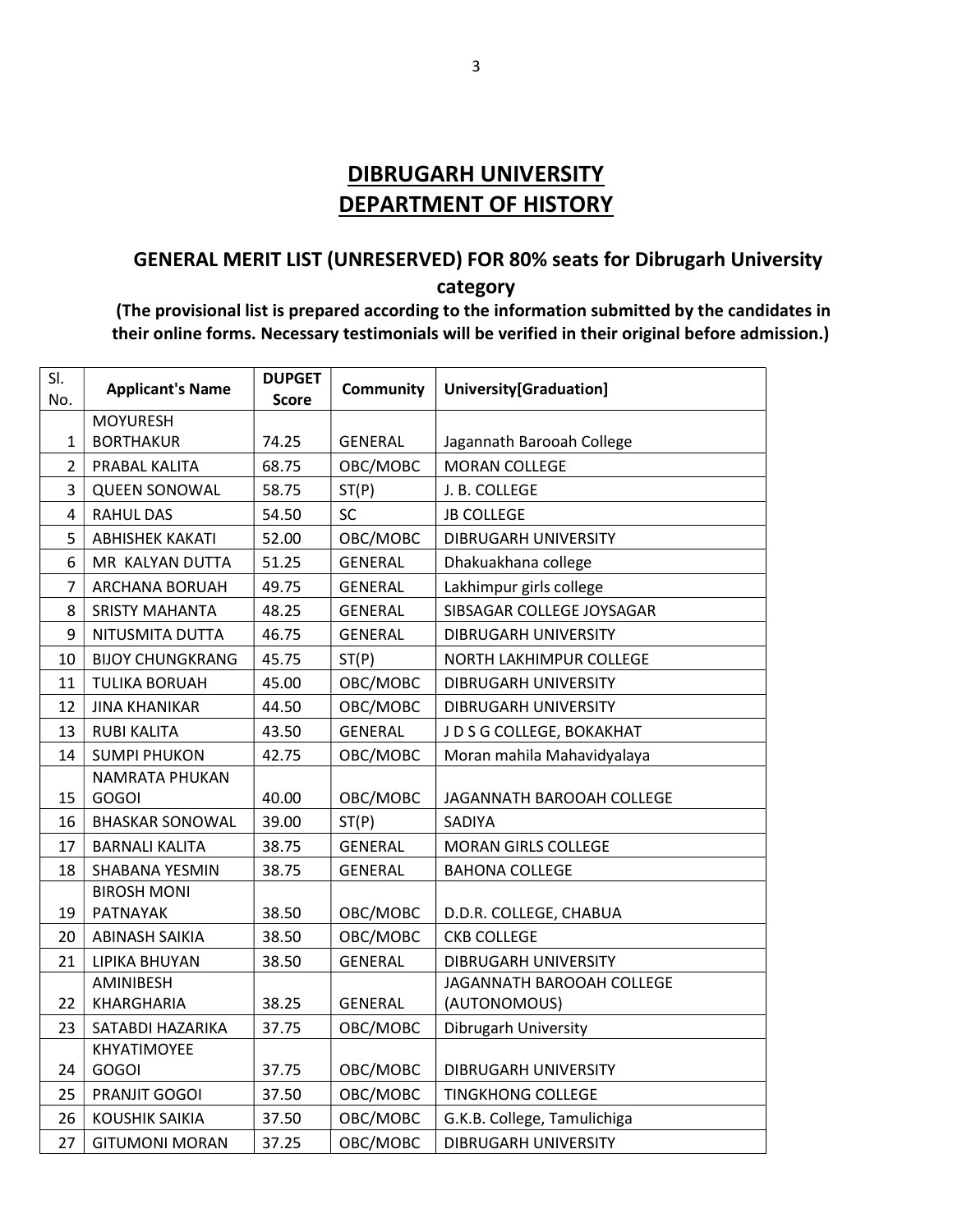| 28 | SABITA CHUTIA       | 37.25 | OBC/MOBC       | PITHUBAR GIRLS DEGREE COLLEGE |
|----|---------------------|-------|----------------|-------------------------------|
| 29 | <b>NIKITA GAYAN</b> | 36.50 | OBC/MOBC       | DIBRUGARH UNIVERSITY          |
|    |                     |       |                | JAGANNATH BAROOAH COLLEGE     |
| 30 | PLABITA BHAGOWATI   | 36.50 | <b>GENERAL</b> | (AUTONOMOUS), JORHAT          |
| 31 | UTPAL TALI          | 36.25 | OBC/MOBC       | SARUPATHAR COLLEGE            |
| 32 | NANDESWAR PEGU      | 36.25 | ST(P)          | DIBRUGARH UNIVERSITY          |

## WAITING LIST UNRESERVED (DIBRUGARH UNIVERSITY)

| SI.            | <b>Applicant's</b>     | <b>DUPGET</b> | <b>Community</b> | University[Graduation]        |
|----------------|------------------------|---------------|------------------|-------------------------------|
| No.            | <b>Name</b>            | <b>Score</b>  |                  |                               |
| $\mathbf{1}$   | <b>KASTURI DUTTA</b>   | 35.75         | <b>GENERAL</b>   | <b>J B COLLEGE</b>            |
|                | <b>SUDEEPTA</b>        |               |                  |                               |
| $\overline{2}$ | <b>GOGOI</b>           | 35.50         | OBC/MOBC         | DIBRUGARH UNIVERSITY          |
|                | <b>MOHIMA</b>          |               |                  |                               |
| 3              | <b>TAMANG</b>          | 35.25         | OBC/MOBC         | <b>Tingkhong College</b>      |
| 4              | <b>DHARITRI SAIKIA</b> | 35.25         | <b>GENERAL</b>   | <b>DIBRUGARH UNIVERSITY</b>   |
| 5              | <b>JITAMONI DEVI</b>   | 34.25         | <b>GENERAL</b>   | DIBRUGARH UNIVERSITY          |
| 6              | <b>JEET DAS</b>        | 32.75         | <b>SC</b>        | <b>NAHARKATIA COLLEGE</b>     |
|                | <b>TUHINA</b>          |               |                  |                               |
| $\overline{7}$ | <b>DIHINGIA</b>        | 32.75         | OBC/MOBC         | Dhemaji College               |
|                |                        |               |                  | NORTH LAKHIMPUR COLLEGE(      |
| 8              | PUJA BORAH             | 32.25         | OBC/MOBC         | Autonomous)                   |
|                |                        |               |                  | Jagannath Barooah             |
| 9              | <b>AYANA BARUAH</b>    | 31.50         | <b>GENERAL</b>   | College(Autonomous)           |
|                | <b>JYOTISHNA</b>       |               |                  |                               |
| 10             | <b>DUTTA</b>           | 31.00         | <b>GENERAL</b>   | <b>BAHONA COLLEGE</b>         |
| 11             | PRIYANKA BORA          | 30.75         | <b>GENERAL</b>   | <b>DHSK COLLEGE DIBRUGARH</b> |
| 12             | <b>PRITEE NATH</b>     | 30.75         | OBC/MOBC         | <b>DHSK COLLEGE</b>           |
| 13             | PRIYAKHI SAIKIA        | 30.75         | OBC/MOBC         | <b>DIBRUGARH UNIVERSITY</b>   |
|                | SONJIB                 |               |                  |                               |
| 14             | <b>BHARALUA</b>        | 30.50         | OBC/MOBC         | SIBSAGAR COLLEGE JAYSAGAR     |
| 15             | <b>NOMI BEGUM</b>      | 30.50         | <b>GENERAL</b>   | DIBRUGARH UNIVERSITY          |
| 16             | <b>JOYSHREE SAIKIA</b> | 30.25         | OBC/MOBC         | J.B college                   |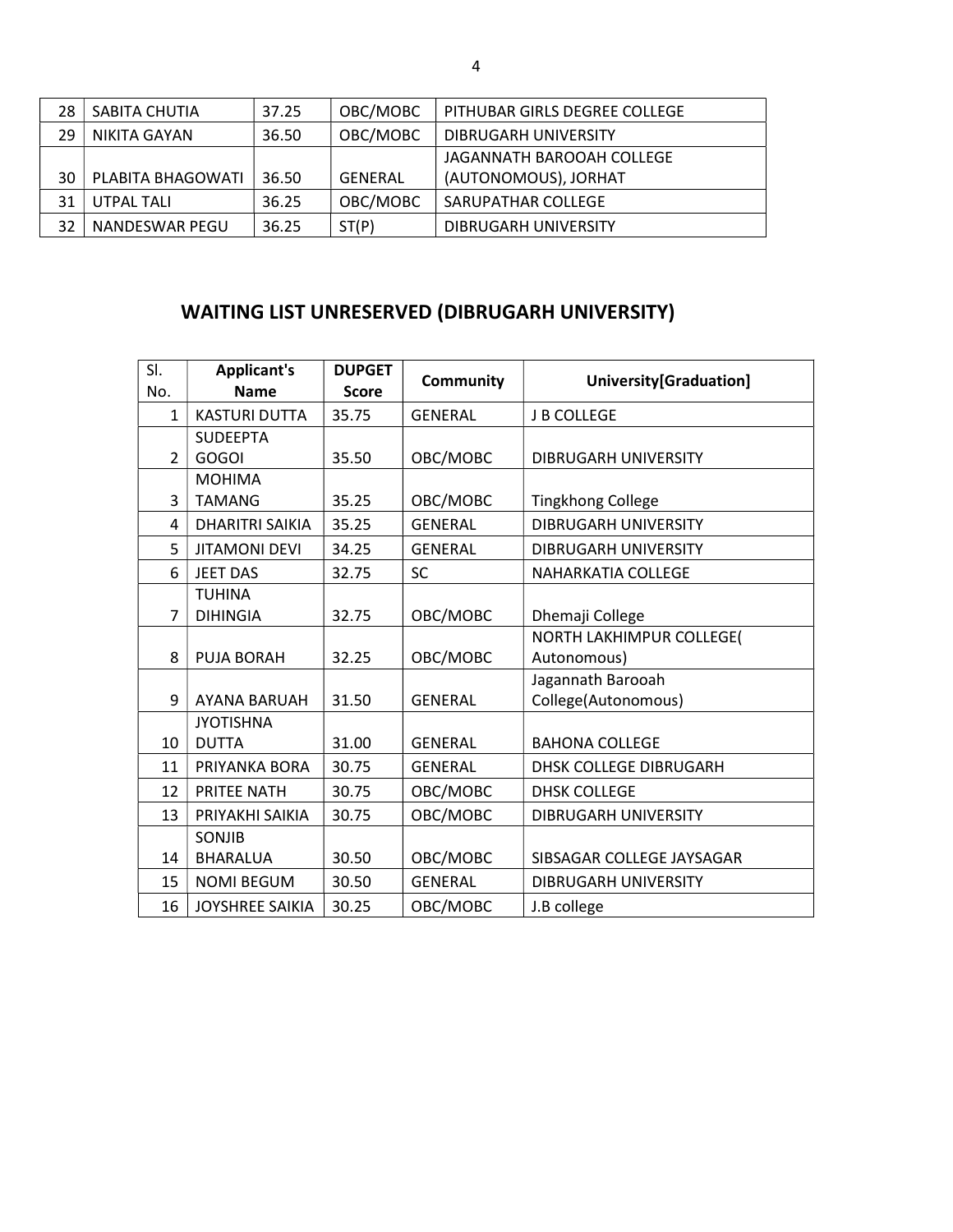## **Statutory Reservation** Applicable for permanent residents of Assam only Merit List for O.B.C. Category Dibrugarh University

(The provisional list is prepared according to the information submitted in the online form. Necessary testimonials will be verified in their original before admission.)

#### O.B.C. Merit List

| SI.<br>No. | <b>Applicant's Name</b> | <b>DUPGET Score</b> | Community | Board/Council/University[Graduation] |
|------------|-------------------------|---------------------|-----------|--------------------------------------|
|            | SUDEEPTA GOGOI          | 35.50               | OBC/MOBC  | DIBRUGARH UNIVERSITY                 |
|            | MOHIMA TAMANG           | 35.25               | OBC/MOBC  | <b>Tingkhong College</b>             |
| 3          | <b>TUHINA DIHINGIA</b>  | 32.75               | OBC/MOBC  | Dhemaji College                      |
| 4          | PUJA BORAH              | 32.25               | OBC/MOBC  | NORTH LAKHIMPUR COLLEGE              |
| 5          | PRITEE NATH             | 30.75               | OBC/MOBC  | <b>DHSK COLLEGE</b>                  |
| 6          | PRIYAKHI SAIKIA         | 30.75               | OBC/MOBC  | DIBRUGARH UNIVERSITY                 |

#### Waiting List for O.B.C. Category.

|         |                         | <b>DUPGET</b> |                  |                           |
|---------|-------------------------|---------------|------------------|---------------------------|
| Sl. No. | <b>Applicant's Name</b> | <b>Score</b>  | <b>Community</b> | University[Graduation]    |
| 1       | SONJIB BHARALUA         | 30.50         | OBC/MOBC         | SIBSAGAR COLLEGE JAYSAGAR |
| 2       | <b>JOYSHREE SAIKIA</b>  | 30.25         | OBC/MOBC         | J.B college               |
| 3       | <b>RUBI PHUKAN</b>      | 30.00         | OBC/MOBC         | <b>DEBRAJ ROY COLLEGE</b> |
| 4       | <b>MAYURI HANDIQUE</b>  | 29.50         | OBC/MOBC         | MDKG COLLEGE DIBRUGARH    |
| 5       | <b>NATALI GOGOI</b>     | 29.00         | OBC/MOBC         | DIBRUGARH UNIVERSITY      |
| 6       | PRIYAKSHI KALITA        | 29.00         | OBC/MOBC         | <b>CKB COLLEGE TEOK</b>   |
| 7       | <b>JASTIKA CHETIA</b>   | 29.00         | OBC/MOBC         | <b>DCB GIRLS' COLLEGE</b> |
| 8       | <b>MAYURI SAIKIA</b>    | 28.75         | OBC/MOBC         | DIBRUGARH UNIVERSITY      |
| 9       | PARISMITA SAIKIA        | 28.75         | OBC/MOBC         | DIBRUGARH UNIVERSITY      |
| 10      | <b>VITALI DOWARAH</b>   | 28.50         | OBC/MOBC         | SONARI COLLEGE            |
| 11      | PARTHA PROTIM HAZARIKA  | 28.25         | OBC/MOBC         | DIBRUGARH UNIVERSITY      |
| 12      | SUKHABAR BARUAH         | 28.00         | OBC/MOBC         | DIBRUGARH UNIVERSITY      |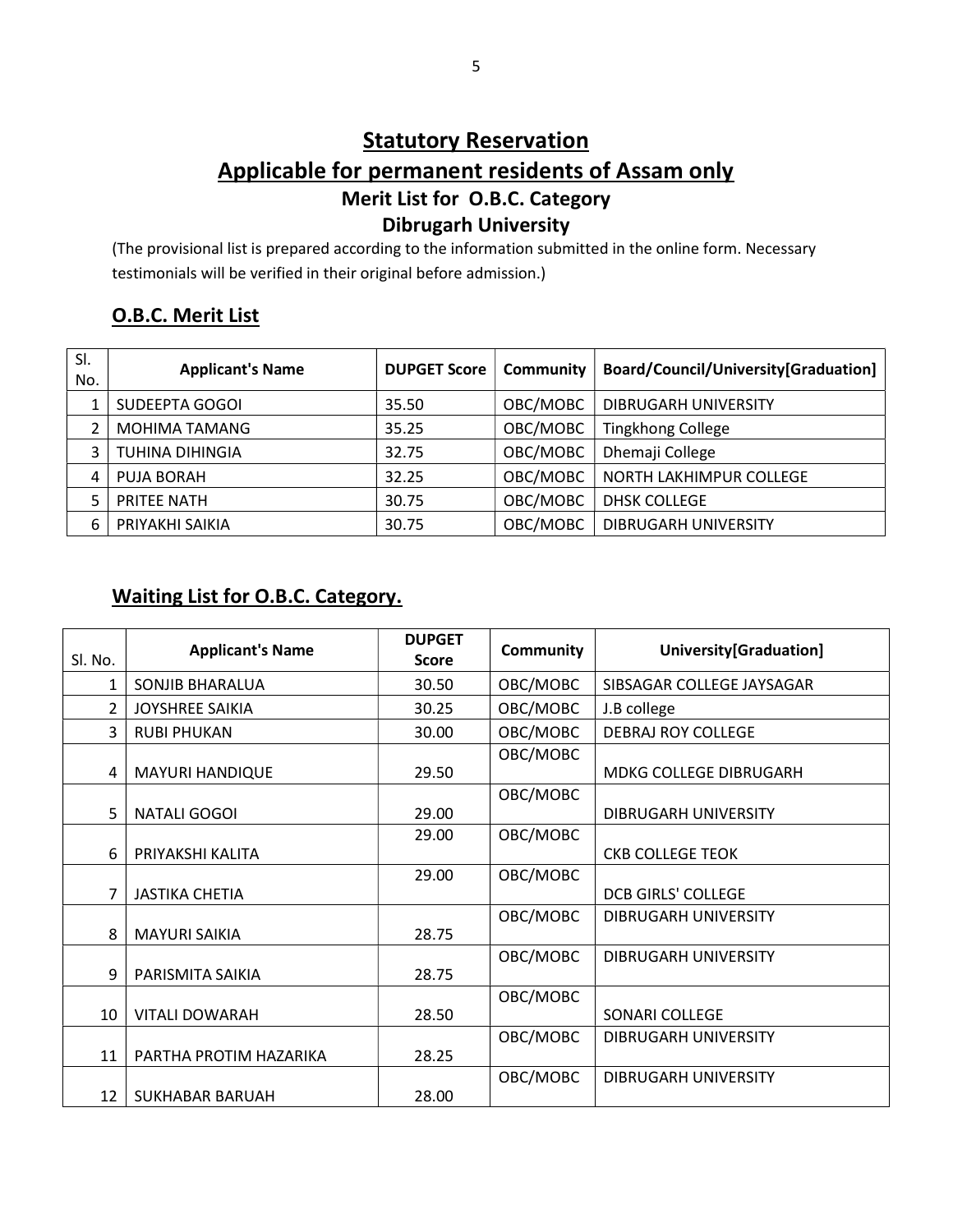## SC Merit List for P.G Admission (Dibrugarh University) Department of History

(The provisional list is prepared according to the information submitted in the online form. Necessary testimonials will be verified in their original before admission.)

#### Merit List for SC Category.

| SI. | <b>Applicant's</b> | <b>DUPGET</b> | Community | University[Graduation]    |  |
|-----|--------------------|---------------|-----------|---------------------------|--|
| No. | <b>Name</b>        | <b>Score</b>  |           |                           |  |
|     | <b>JEET DAS</b>    | 32.75         | SC        | NAHARKATIA COLLEGE        |  |
|     | <b>MONDIP</b>      |               | <b>SC</b> |                           |  |
|     | <b>SINGH</b>       | 23.75         |           | DHSK COLLEGE DIBRUGARH    |  |
|     | <b>BHAVISHA</b>    |               | <b>SC</b> |                           |  |
|     | DAS                | 21.75         |           | JAGANNATH BAROOAH COLLEGE |  |

## Waiting List for SC Category.

| SI.            | <b>Applicant's</b> | <b>DUPGET</b> | Community | University[Graduation]   |
|----------------|--------------------|---------------|-----------|--------------------------|
| No.            | <b>Name</b>        | <b>Score</b>  |           |                          |
|                | <b>ALOKA</b>       |               | <b>SC</b> |                          |
| 1              | <b>BISWAS</b>      | 16.75         |           | <b>MADHABDEV COLLEGE</b> |
|                | SANGITA            |               | <b>SC</b> |                          |
| $\mathfrak{p}$ | <b>SARKAR</b>      | 15.25         |           | North Lakhimpur College  |
|                |                    |               | <b>SC</b> |                          |
| 3              | PADUNYA DAS        | 13.00         |           | Khowang College          |
| 4              | <b>SANJIB DAS</b>  | 12.50         | <b>SC</b> | <b>DIBRU COLLEGE</b>     |
|                |                    |               | <b>SC</b> |                          |
| 5.             | <b>HEMANTI DAS</b> | 12.50         |           | SADIYA COLLEGE           |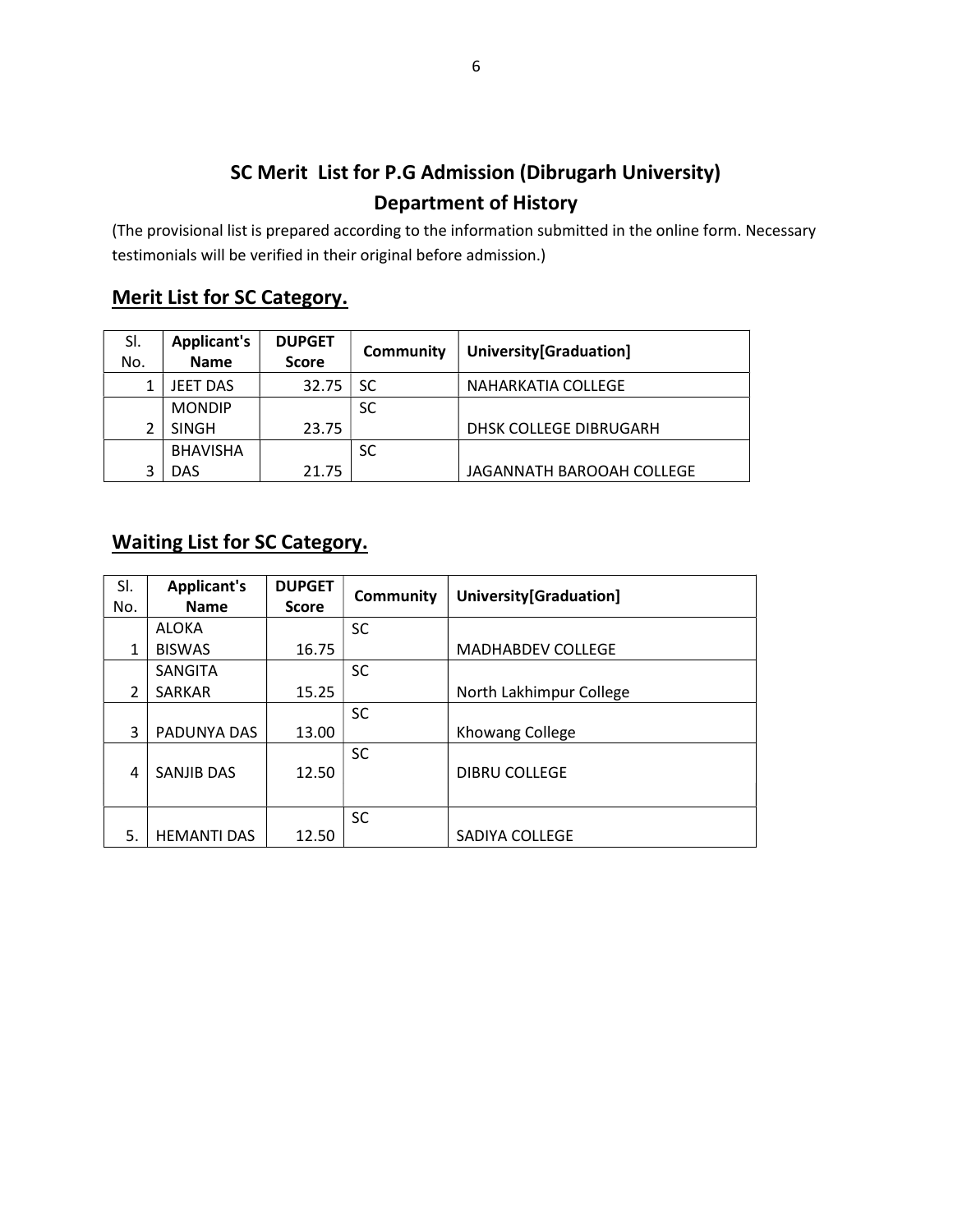## ST(P) Merit List for P.G Admission (Dibrugarh University)

(The provisional list is prepared according to the information submitted in the online form. Necessary testimonials will be verified in their original before admission.)

### ST(P) Merit List

| SI.<br>No.     | <b>Applicant's</b><br><b>Name</b> | <b>DUPGET</b><br><b>Score</b> | <b>Community</b> | University[Graduation]  |
|----------------|-----------------------------------|-------------------------------|------------------|-------------------------|
| 1              | <b>RANA PAWO</b>                  | 30.00                         | ST(P)            | Kamargaon College       |
|                | BARAKHA                           |                               | ST(P)            |                         |
| $\overline{2}$ | <b>DEORI</b>                      | 29.00                         |                  | <b>DHSK COLLEGE</b>     |
|                | PHANINDRA                         |                               | ST(P)            |                         |
| 3              | TAID                              | 27.75                         |                  | DIBRUGARH UNIVERSITY    |
|                | <b>NIRANJAN</b>                   |                               | ST(P)            |                         |
| 4              | <b>DOLEY</b>                      | 26.25                         |                  | <b>UMK COLLEGE</b>      |
|                | <b>NIRUPOMA</b>                   |                               | ST(P)            |                         |
| 5              | <b>KAMAN</b>                      | 25.50                         |                  | LAKHIMPUR GIRLS COLLEGE |

### Waiting List for ST(P)

| SI.            | <b>Applicant's</b>  | <b>DUPGET</b> | <b>Communit</b> | University[Graduation]   |  |
|----------------|---------------------|---------------|-----------------|--------------------------|--|
| No.            | <b>Name</b>         | <b>Score</b>  |                 |                          |  |
|                | <b>DEVID GREEN</b>  |               |                 |                          |  |
| $\mathbf{1}$   | <b>BORAH</b>        | 24.75         | ST(P)           | DIBRUGARH UNIVERSITY     |  |
|                | MONURANJAN          |               |                 |                          |  |
| $\mathfrak{p}$ | <b>NARAH</b>        | 24.25         | ST(P)           | NORTH LAKHIMPUR COLLEGE  |  |
|                | DIGANTA             |               |                 |                          |  |
| 3              | <b>PAYENG</b>       | 23.75         | ST(P)           | DIBRUGARH UNIVERSITY     |  |
|                | <b>RAKTIM</b>       |               |                 |                          |  |
| 4              | SONOWAL             | 23.25         | ST(P)           | DOOM DOOMA COLLEGE       |  |
|                | <b>SACHIN DOLEY</b> |               |                 |                          |  |
| 5              |                     | 23.00         | ST(P)           | NORTH LAKHIMPUR COLLEGE  |  |
|                | <b>NANDITA TAYE</b> |               |                 |                          |  |
| 6              |                     | 22.50         | ST(P)           | Dikhowmukh College       |  |
|                | POPITA MILI         |               |                 |                          |  |
| 7              |                     | 22.50         | ST(P)           | <b>DCB GIRLS COLLEGE</b> |  |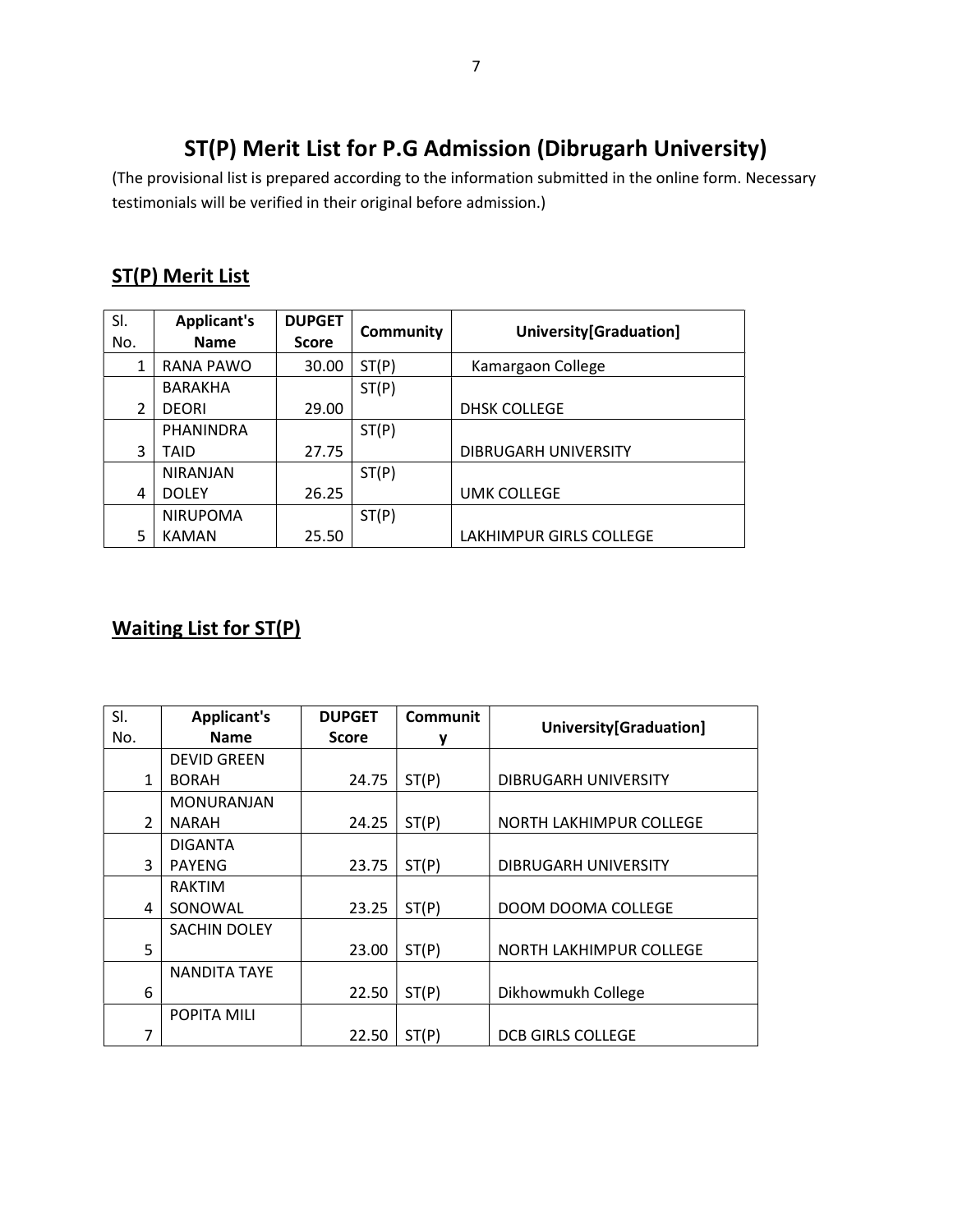## ST(H)List for P.G Admission (Dibrugarh University) Department of History

(The provisional list is prepared according to the information submitted in the online form. Necessary testimonials will be verified in their original before admission.)

#### Merit List for ST(H). Category

| Sl. No.   Applicant's Name | DUPGET Score   Community   [Graduation] |                    |
|----------------------------|-----------------------------------------|--------------------|
| 1   SARKIRI ENGTI KATHAR   | 10.00                                   | <b>J.B COLLEGE</b> |

## EWS List for P.G Admission (Dibrugarh University) Department of History

(The provisional list is prepared according to the information submitted in the online form. Necessary testimonials will be verified in their original before admission.)

#### MERIT LIST EWS CATEGORY

| SI.<br>No. | <b>Applicant's Name</b> | <b>DUPGET</b><br><b>Score</b> | Community      | University[Graduation]      |
|------------|-------------------------|-------------------------------|----------------|-----------------------------|
|            | <b>KASTURI DUTTA</b>    | 35.75                         | <b>GENERAL</b> | <b>J B COLLEGE</b>          |
|            | DHARITRI SAIKIA         | 35.25                         | <b>GENERAL</b> | DIBRUGARH UNIVERSITY        |
| 3          | <b>JITAMONI DEVI</b>    | 34.25                         | <b>GENERAL</b> | <b>DIBRUGARH UNIVERSITY</b> |
| 4          | <b>RUPAMONI BORAH</b>   | 28.75                         | <b>GENERAL</b> | C.K.B COLLEGE               |
|            | TRINA BORAH             | 27                            | <b>GENERAL</b> | PUB MAJULI COLLEGE          |

#### WAITING LIST EWS CATEGORY

| SI.<br>No. | <b>Applicant's Name</b> | <b>DUPGET</b><br><b>Score</b> | <b>Community</b> | University[Graduation]      |
|------------|-------------------------|-------------------------------|------------------|-----------------------------|
| 1          | PINKU DUTTA             | 24.25                         | <b>GENERAL</b>   | DHAKUAKHNA COLLEGE          |
|            | <b>EMON HAZARIKA</b>    | 22                            | <b>GENERAL</b>   | DIBRUGARH UNIVERSITY        |
| 3          | <b>RUKIA BEGUM</b>      | 21.75                         | <b>GENERAL</b>   | <b>DIBRUGARH UNIVERSITY</b> |
| 4          | <b>BITUPON BORA</b>     | 21.50                         | <b>GENERAL</b>   | <b>BIHPURIA COLLEGE</b>     |
| 5          | <b>CHAYANIKA BORAH</b>  | 21.25                         | <b>GENERAL</b>   | DIBRUGARH UNIVERSITY        |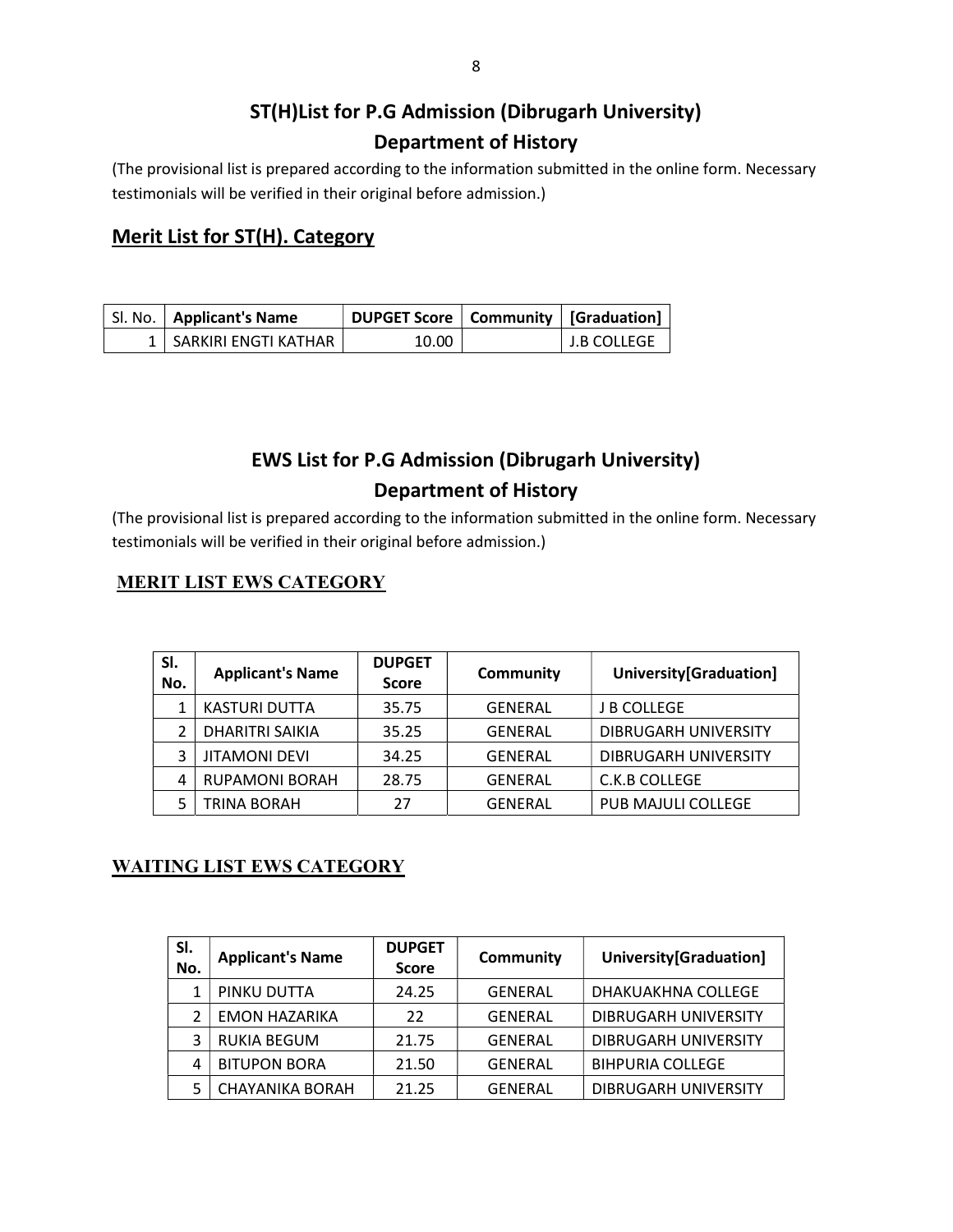# OTHER UNIVERSITIES

General Merit List (Unreserved) for20% seats from Other University category (The provisional list is prepared according to the information submitted by the candidates in their online forms. Necessary testimonials will be verified in their original before admission.)

| SI.           |                         | <b>DUPGET</b> |                |                              |
|---------------|-------------------------|---------------|----------------|------------------------------|
| No.           | <b>Applicant's Name</b> | <b>Score</b>  | Community      | University[Graduation]       |
|               |                         |               |                | <b>BHATTADEV UNIVERSITY,</b> |
| 1             | <b>HARSHAJIT KALITA</b> | 58.25         | <b>GENERAL</b> | <b>BAJALI</b>                |
|               | ANGSHUMAN               |               |                |                              |
| $\mathcal{P}$ | <b>BORAH</b>            | 48.75         | OBC/MOBC       | B. Borooah College, Guwahati |
|               | LUPAMUDRA               |               |                |                              |
| 3             | <b>SHIVAM</b>           | 45.75         | OBC/MOBC       | <b>GAUHATI UNIVERSITY</b>    |
| 4             | <b>ANINDITA BORAH</b>   | 44.25         | OBC/MOBC       | <b>GUWAHATI UNIVERSITY</b>   |
|               | <b>UPASANA</b>          |               |                |                              |
| 5             | <b>BHARALI</b>          | 42.25         | SC             | HANDIQUE GIRL'S COLLEGE      |
|               |                         |               |                | Dr.Bhim Rao Ambedkar College |
| 6             | <b>KAUSHIK BHAKAT</b>   | 41.25         | OBC/MOBC       | /University of Delhi         |
|               | <b>SHEIKH FIRDOUS</b>   |               |                |                              |
| 7             | AHMED                   | 38.75         | <b>GENERAL</b> | <b>GAUHATI UNIVERSITY</b>    |

#### Waiting List for General Merit Category Unreserved ( Other University)

| Sl. No.        | <b>Applicant's Name</b> | <b>DUPGET Score</b> | Community      | University[Graduation]                   |
|----------------|-------------------------|---------------------|----------------|------------------------------------------|
| 1              | <b>SUMAN BHUYAN</b>     | 37.50               | <b>GENERAL</b> | BH COLLEGE, HOWLY                        |
| $\overline{2}$ | <b>HARSITA BORAH</b>    | 36.75               | OBC/MOBC       | DARRANG COLLEGE, TEZPUR.                 |
|                | <b>MRIGANKA</b>         |                     |                |                                          |
| 3              | HAZARIKA                | 35.25               | <b>GENERAL</b> | <b>Chaiduar College</b>                  |
| 4              | <b>JUMI TALUKDAR</b>    | 35.25               | OBC/MOBC       | HANDIQUE GIRL COLLEGE                    |
| 5.             | PARINITA SHARMA         | 33.75               | <b>GENERAL</b> | <b>GAUHATI UNIVERSITY</b>                |
|                |                         |                     |                | HANDIQUE GIRLS COLLEGE<br><b>GAUHATI</b> |
|                | <b>HIMANI TALUKDAR</b>  | 32.50               | <b>GENERAL</b> | <b>UNIVERSITY</b>                        |
| 6              |                         |                     |                |                                          |
|                | <b>CHHAYANKA</b>        |                     |                |                                          |
|                | <b>TALUKDAR</b>         | 31.75               | <b>SC</b>      | <b>GAUHATI UNIVERSITY</b>                |
| $\overline{7}$ |                         |                     |                |                                          |
|                | ANISHA SAIKIA           | 30.00               | <b>GENERAL</b> | ADAMAS UNIVERSITY, WEST BENGAL           |
| 8              |                         |                     |                |                                          |
|                | AKASHI HANDIQUE         | 30.00               | OBC/MOBC       | Handique Girls College                   |
| 9              |                         |                     |                |                                          |
|                | <b>DHRITISMITA</b>      |                     |                |                                          |
|                | <b>THAKURIA</b>         | 30.00               | OBC/MOBC       | DAKSHIN KAMRUP COLLEGE                   |
| 10             |                         |                     |                |                                          |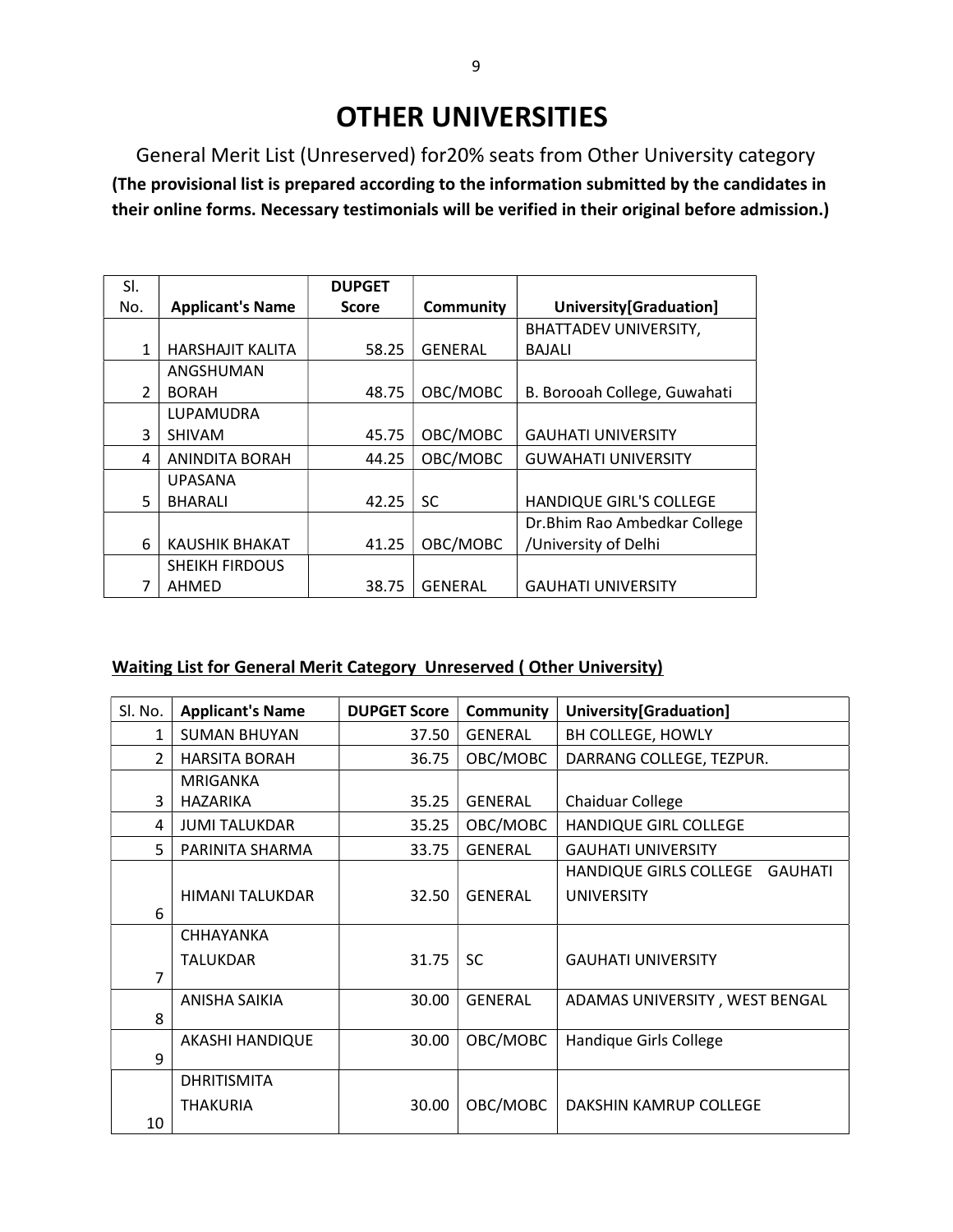## **Statutory Reservation** Applicable for permanent residents of Assam only

# OBC Merit List for P.G Admission (Other University)

 (The provisional list is prepared according to the information submitted by the candidates in their online forms. Necessary testimonials will be verified in their original before admission.)

| SI. | <b>Applicant's</b> | <b>DUPGET</b> |           |                              |
|-----|--------------------|---------------|-----------|------------------------------|
| No. | <b>Name</b>        | <b>Score</b>  | Community | University[Graduation]       |
|     | <b>HARSITA</b>     |               | OBC/MOBC  |                              |
|     | <b>BORAH</b>       | 36.75         |           | DARRANG COLLEGE              |
|     | JUMI               |               | OBC/MOBC  |                              |
|     | TALUKDAR           | 35.25         |           | <b>HANDIQUE GIRL COLLEGE</b> |

#### Waiting List OBC (Other University)

| SI.           | <b>Applicant's</b>  | <b>DUPGET</b> |                  |                           |
|---------------|---------------------|---------------|------------------|---------------------------|
| No.           | <b>Name</b>         | <b>Score</b>  | <b>Community</b> | University[Graduation]    |
|               | <b>AKASHI</b>       |               | OBC/MOBC         |                           |
| 1             | <b>HANDIQUE</b>     | 30.00         |                  | Handique Girls College    |
|               | <b>DHRITISMITA</b>  |               | OBC/MOBC         |                           |
| $\mathcal{P}$ | <b>THAKURIA</b>     | 30.00         |                  | DAKSHIN KAMRUP COLLEGE    |
|               | <b>MAMTA</b>        |               | OBC/MOBC         |                           |
| 3             | <b>KHATIODA</b>     | 28.50         |                  | <b>DARRANG COLLEGE</b>    |
|               |                     |               | OBC/MOBC         |                           |
| 4             | <b>GAYATRI DEVI</b> | 28.50         |                  | <b>GAUHATI UNIVERSITY</b> |
|               |                     |               | OBC/MOBC         |                           |
| 5             | <b>SUMITA NATH</b>  | 27.75         |                  | <b>GAUHATI UNIVERSITY</b> |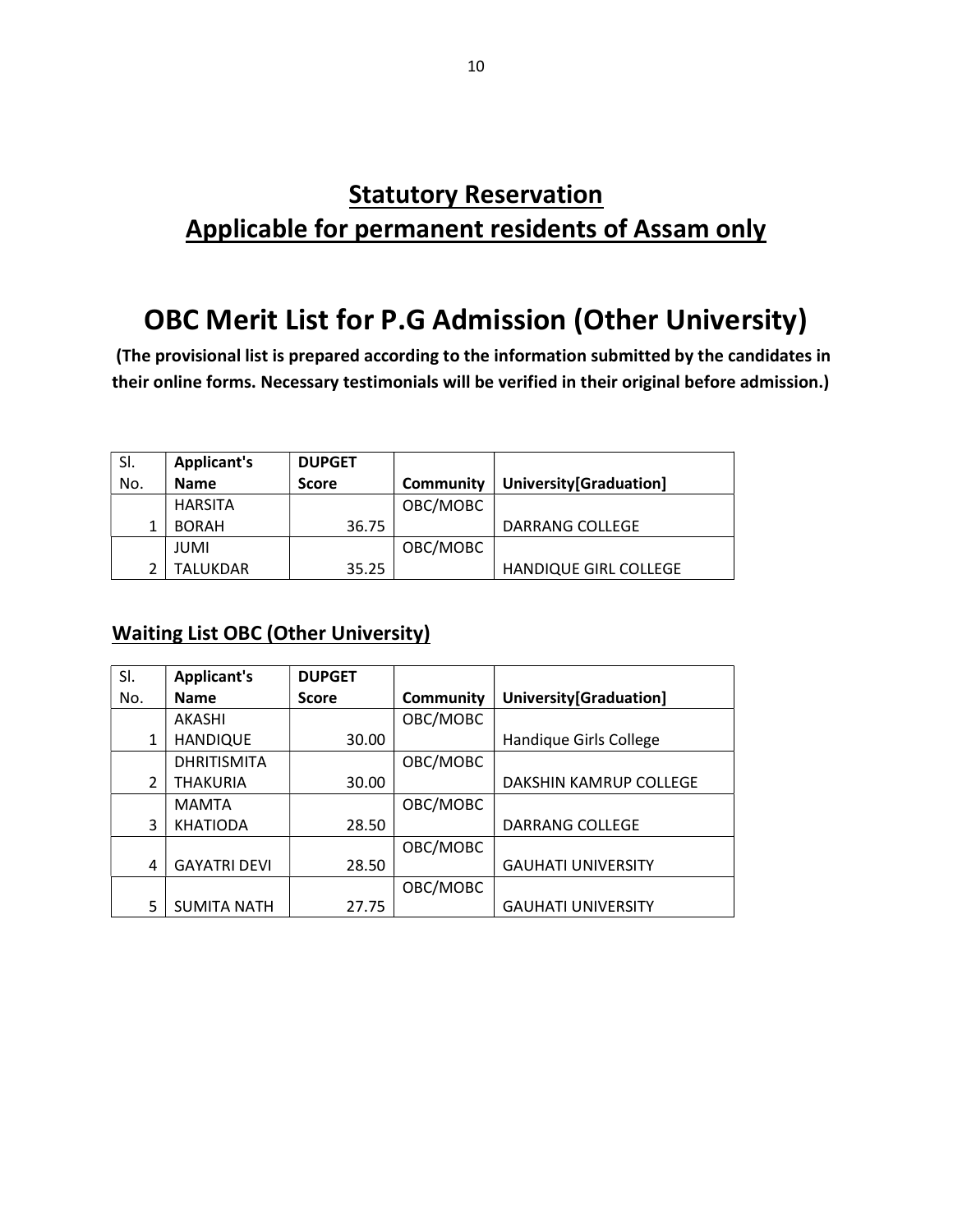# SC Merit List for P.G Admission (Other University)

 (The provisional list is prepared according to the information submitted by the candidates in their online forms. Necessary testimonials will be verified in their original before admission.)

| SI. | <b>Applicant's</b> | <b>DUPGET</b> |           |                           |
|-----|--------------------|---------------|-----------|---------------------------|
| No. | <b>Name</b>        | <b>Score</b>  | Community | University[Graduation]    |
|     | CHHAYANKA          |               |           |                           |
|     | TALUKDAR           | 31.75         |           | <b>GAUHATI UNIVERSITY</b> |

#### Waiting List SC (Other University)

| SI. | <b>Applicant's</b>   | <b>DUPGET</b> |           |                           |
|-----|----------------------|---------------|-----------|---------------------------|
| No. | <b>Name</b>          | <b>Score</b>  | Community | University[Graduation]    |
|     | <b>RIMPI MANI</b>    |               |           |                           |
|     | DAS.                 | 27.00         | SC.       | HANDIQUE GIRL'S COLLEGE   |
|     | <b>PARINEETA</b>     |               |           |                           |
| 2   | <b>HAZARIKA</b>      | 20.75         | <b>SC</b> | <b>GAUHATI UNIVERSITY</b> |
| 3   | <b>PAPARI DAS</b>    | 20.00         | SC.       | <b>GAUHATI UNIVERSITY</b> |
| 4   | <b>GITASRI BANIA</b> | 17.25         | SC.       | <b>GAUHATI UNIVERSITY</b> |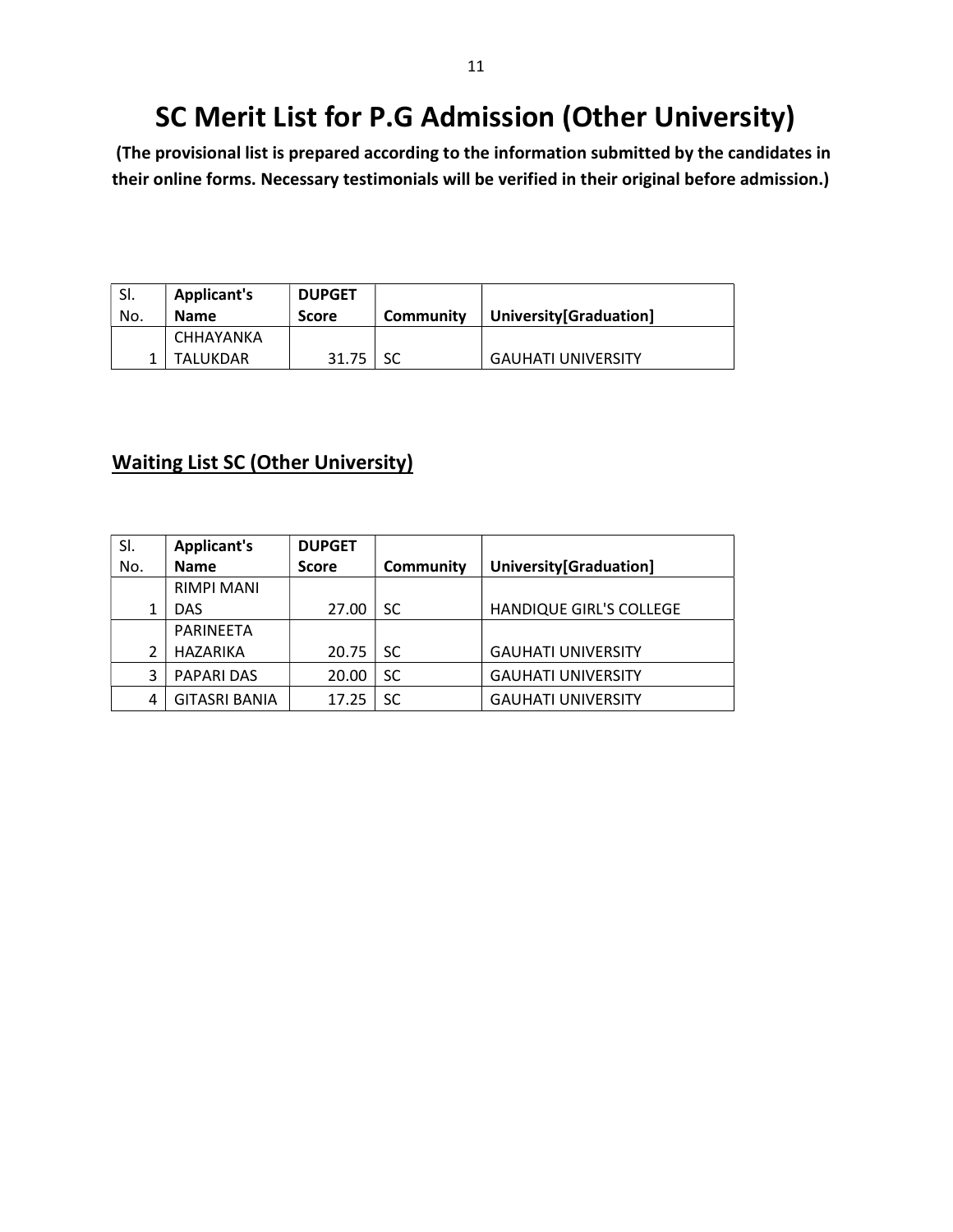# ST(P) Merit List for P.G Admission (Other University)

 (The provisional list is prepared according to the information submitted by the candidates in their online forms. Necessary testimonials will be verified in their original before admission.)

| ' SI. | <b>Applicant's</b> | <b>DUPGET</b> |       |                                     |
|-------|--------------------|---------------|-------|-------------------------------------|
| No.   | <b>Name</b>        | <b>Score</b>  |       | Community   University [Graduation] |
|       | 1   NEHA PEGU      | 26.00         | ST(P) | <b>HANDIQUE GIRLS COLLEGE</b>       |

#### Waiting List ST(P) (Other University)

| SI. | <b>Applicant's</b> | <b>DUPGET</b> |           | Board/Council/University[Grad |
|-----|--------------------|---------------|-----------|-------------------------------|
| No. | <b>Name</b>        | <b>Score</b>  | Community | uation]                       |
|     | SAGARIKA           |               |           |                               |
|     | <b>KHAKHLARY</b>   | 19.00         | ST(P)     | <b>GAUHATI UNIVERSITY</b>     |
|     | <b>TULESWAR</b>    |               |           |                               |
|     | <b>KUTUM</b>       | 18.75         | ST(P)     | UNIVERSITY OF DELHI           |
|     | <b>BISWAJIT</b>    |               |           |                               |
| 3   | <b>BORO</b>        | 18.00         | ST(P)     | <b>GAUHATI UNIVERSITY</b>     |

# ST(H) Merit List for P.G Admission (Other University)

 (The provisional list is prepared according to the information submitted by the candidates in their online forms. Necessary testimonials will be verified in their original before admission.)

| No. | <b>Applicant's Name</b>  | <b>DUPGET</b><br><b>Score</b> | Community | University[Graduation] |
|-----|--------------------------|-------------------------------|-----------|------------------------|
|     | JOHNMAC LALNIVAR<br>HMAR | 7.50                          | ST(H)     | S B DEORAH COLLEGE     |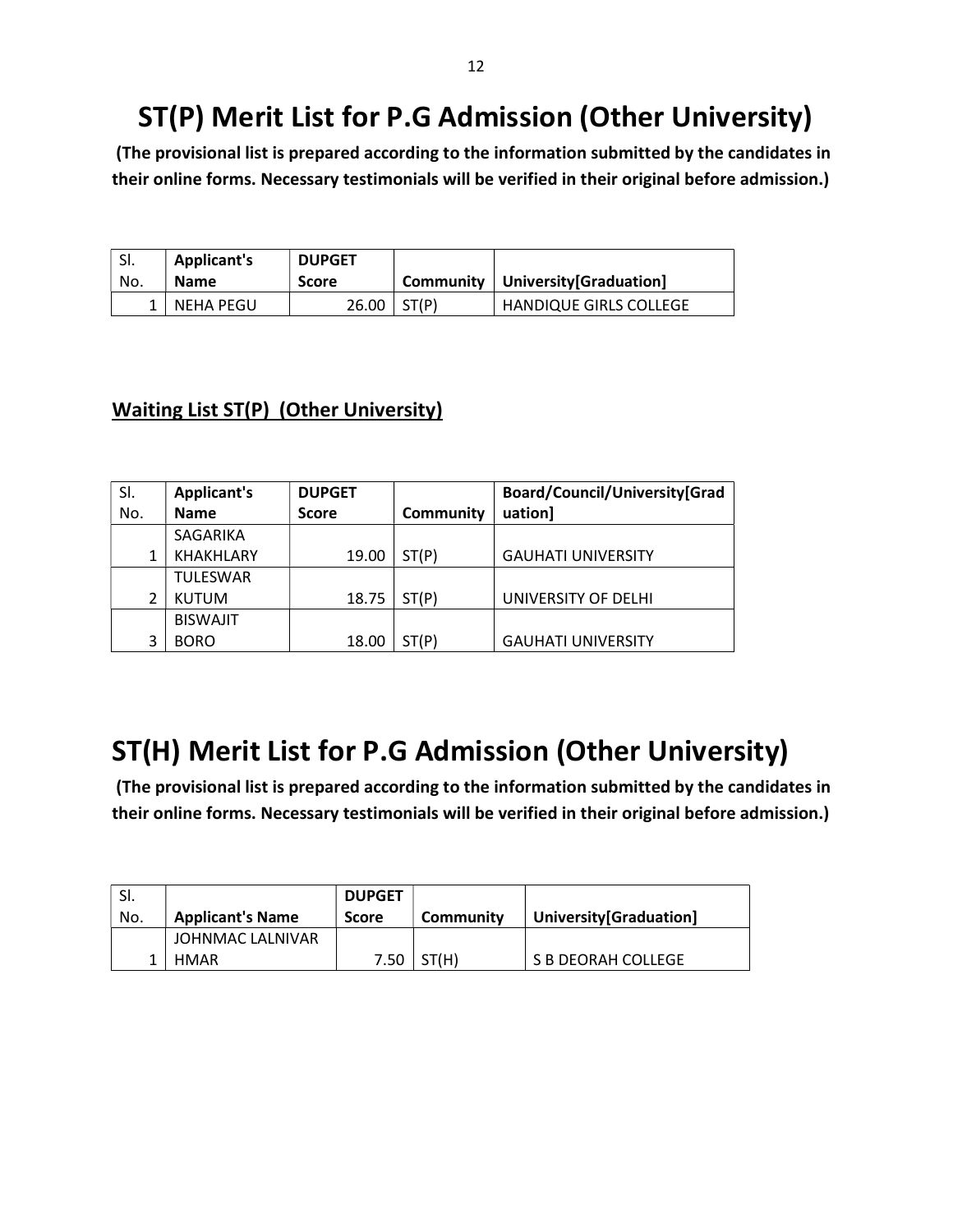# EWS Merit List for P.G Admission (Other University)

 (The provisional list is prepared according to the information submitted by the candidates in their online forms. Necessary testimonials will be verified in their original before admission.)

#### MERIT LIST EWS (OTHER UNIVERSITY)

| SI.<br>No. | <b>Applicant's Name</b> | <b>DUPGET</b><br><b>Score</b> |         | Community   University [Graduation] |
|------------|-------------------------|-------------------------------|---------|-------------------------------------|
|            | PARINITA SHARMA         | 33.75                         | GENERAL | <b>GAUHATI UNIVERSITY</b>           |

#### WAITING LIST EWS (OTHER UNIVERSITY)

| SI.<br>No. | <b>Applicant's Name</b> | <b>DUPGET</b><br><b>Score</b> | Community | University[Graduation]    |
|------------|-------------------------|-------------------------------|-----------|---------------------------|
|            | PARIJAT KATH            |                               |           |                           |
|            | <b>HAZARIKA</b>         | 28.5                          | GENERAL   | <b>GAUHATI UNIVERSITY</b> |
|            | PRASTUTI PRIYAMA        |                               |           |                           |
|            | GOSWAMI                 | 23.50                         | GENERAL   | <b>GAUHATI UNIVERSITY</b> |